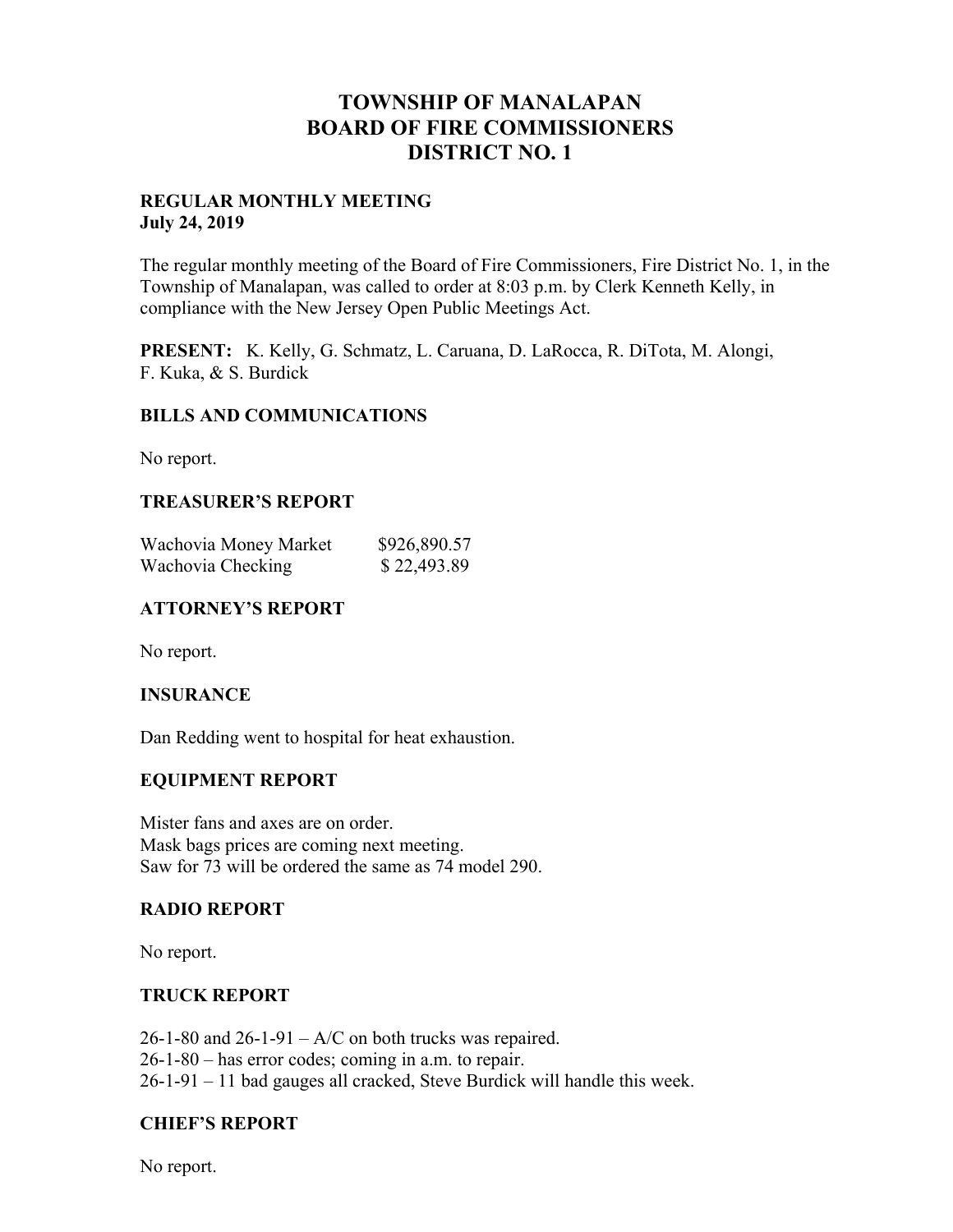## **MEMBERSHIP REPORT**

No report.

## **ASSOCIATION REPORT**

No report.

## **TRUSTEES' REPORT**

No report.

### **OLD BUSINESS**

See attached.

#### **NEW BUSINESS**

Commissioner LaRocca made a motion to pay all vouchers; this was seconded by Commissioner Schmatz. All voted aye.

Commissioner LaRocca made a motion to pay up to \$400 a month for email cloud server service through Microsoft; this was seconded by Commissioner Kelly. All voted aye.

Generator at Satellite stopped working on Tuesday after the storm and needs to be replaced. Commissioner Schmatz will get prices.

Commissioner LaRocca made a motion for \$4,800 to have Arctic Air replace AC system at Satellite; this was seconded by Commissioner Schmatz. All voted aye.

Commissioner LaRocca made a motion for \$80 to reimburse Matt Lavecchia for his "B" cert for EMT re-certification by Community Safety Consultants; this was seconded by Commissioner Caruana. All voted aye.

Meeting opened to the public at 8:31 p.m.

A motion was made by Commissioner LaRocca to adjourn; it was seconded by Commissioner Caruana and all voted aye.

Meeting adjourned at 8:33 p.m.

 Respectfully submitted, Kenneth Kelly, Clerk